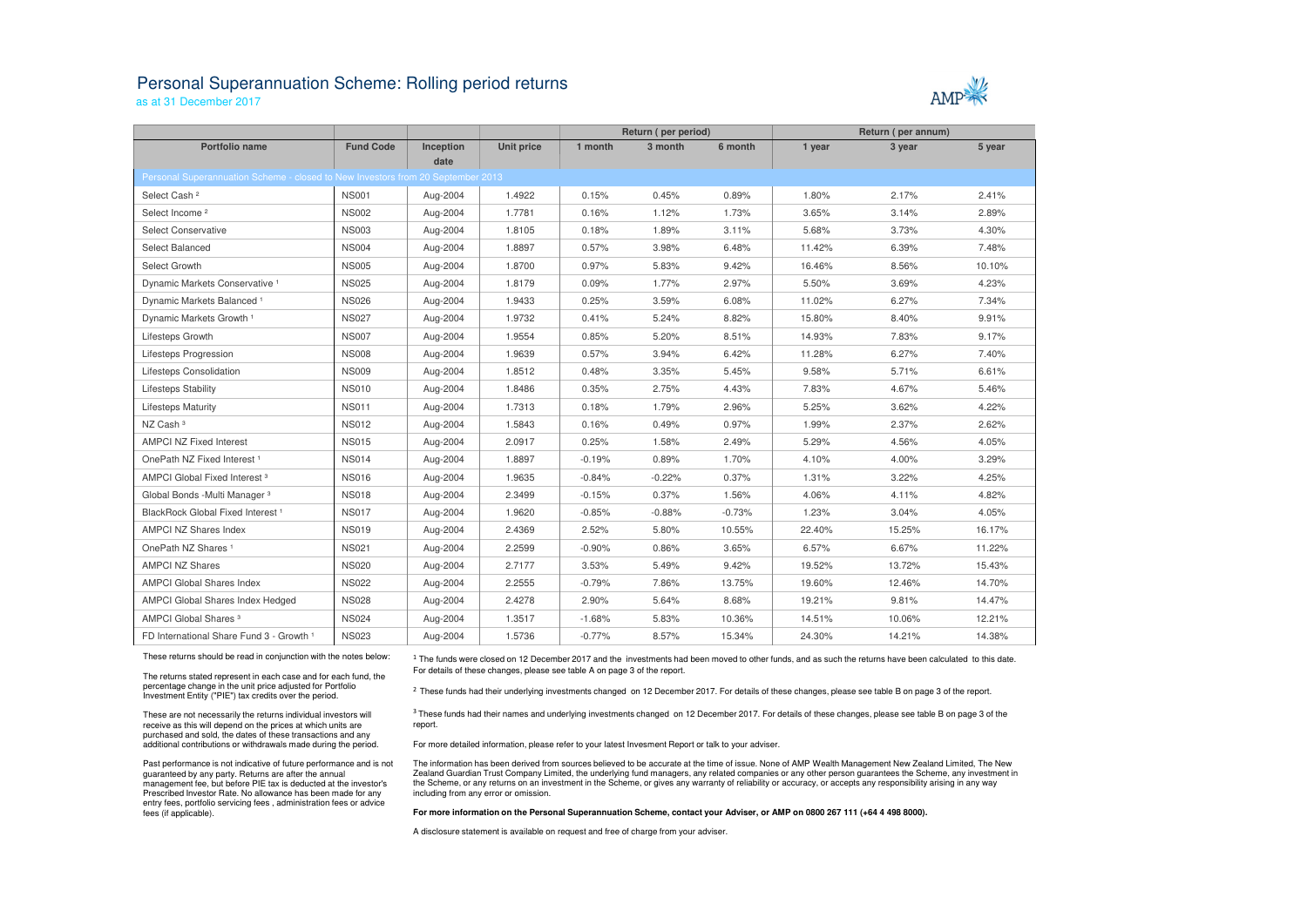## Personal Superannuation Scheme: Calendar year returns

as at 31 December 2017

|                                                                                 | <b>Return</b> | Return (calendar year) |          |        |          |        |           |
|---------------------------------------------------------------------------------|---------------|------------------------|----------|--------|----------|--------|-----------|
| Portfolio name                                                                  | (year-to-     | 2016                   | 2015     | 2014   | 2013     | 2012   | 2011      |
|                                                                                 | date)         |                        |          |        |          |        |           |
| Personal Superannuation Scheme - closed to New Investors from 20 September 2013 |               |                        |          |        |          |        |           |
| Select Cash <sup>2</sup>                                                        | 1.80%         | 1.83%                  | 2.89%    | 3.07%  | 2.48%    | 2.58%  | 2.84%     |
| Select Income <sup>2</sup>                                                      | 3.65%         | 2.36%                  | 3.41%    | 5.77%  | $-0.62%$ | 4.11%  | 9.24%     |
| Select Conservative                                                             | 5.68%         | 3.53%                  | 2.02%    | 6.45%  | 3.87%    | 6.55%  | 3.95%     |
| Select Balanced                                                                 | 11.42%        | 5.93%                  | 2.02%    | 8.35%  | 9.90%    | 11.18% | $-0.40%$  |
| Select Growth                                                                   | 16.46%        | 7.78%                  | 1.93%    | 9.69%  | 15.30%   | 14.45% | $-5.28%$  |
| Dynamic Markets Conservative <sup>1</sup>                                       | 5.50%         | 3.56%                  | 2.03%    | 6.30%  | 3.83%    | 6.55%  | 3.89%     |
| Dynamic Markets Balanced <sup>1</sup>                                           | 11.02%        | 5.89%                  | 2.07%    | 8.23%  | 9.73%    | 11.01% | $-0.33%$  |
| Dynamic Markets Growth 1                                                        | 15.80%        | 7.96%                  | 1.87%    | 9.61%  | 14.88%   | 14.43% | $-5.25%$  |
| Lifesteps Growth                                                                | 14.93%        | 6.99%                  | 1.97%    | 9.19%  | 13.29%   | 12.91% | $-3.27%$  |
| <b>Lifesteps Progression</b>                                                    | 11.28%        | 5.86%                  | 1.88%    | 8.32%  | 9.91%    | 11.13% | $-0.30%$  |
| Lifesteps Consolidation                                                         | 9.58%         | 5.18%                  | 2.49%    | 7.86%  | 8.11%    | 9.72%  | 0.17%     |
| <b>Lifesteps Stability</b>                                                      | 7.83%         | 4.28%                  | 1.99%    | 7.17%  | 6.14%    | 8.18%  | 2.11%     |
| <b>Lifesteps Maturity</b>                                                       | 5.25%         | 3.50%                  | 2.14%    | 6.38%  | 3.88%    | 6.51%  | 3.98%     |
| NZ Cash <sup>3</sup>                                                            | 1.99%         | 2.03%                  | 3.09%    | 3.27%  | 2.74%    | 2.94%  | 3.20%     |
| <b>AMPCI NZ Fixed Interest</b>                                                  | 5.29%         | 3.57%                  | 4.81%    | 7.93%  | $-1.13%$ | 5.29%  | 13.00%    |
| OnePath NZ Fixed Interest <sup>1</sup>                                          | 4.10%         | 3.05%                  | 4.85%    | 7.21%  | $-2.49%$ | 5.77%  | 12.56%    |
| AMPCI Global Fixed Interest <sup>3</sup>                                        | 1.31%         | 4.39%                  | 3.99%    | 10.09% | 1.70%    | 6.42%  | 7.47%     |
| Global Bonds - Multi Manager 3                                                  | 4.06%         | 6.37%                  | 1.96%    | 11.64% | 0.45%    | 12.98% | 9.61%     |
| BlackRock Global Fixed Interest <sup>1</sup>                                    | 1.23%         | 4.17%                  | 3.75%    | 9.87%  | 1.45%    | 8.63%  | 4.86%     |
| <b>AMPCI NZ Shares Index</b>                                                    | 22.40%        | 9.20%                  | 14.53%   | 18.22% | 16.89%   | 24.44% | $-0.57%$  |
| OnePath NZ Shares <sup>1</sup>                                                  | 6.57%         | 9.96%                  | 3.57%    | 19.00% | 17.86%   | 20.57% | 5.71%     |
| <b>AMPCI NZ Shares</b>                                                          | 19.52%        | 6.97%                  | 15.03%   | 22.49% | 13.77%   | 25.98% | $-0.85%$  |
| <b>AMPCI Global Shares Index</b>                                                | 19.60%        | 4.49%                  | 13.82%   | 10.38% | 26.42%   | 8.27%  | $-3.27%$  |
| AMPCI Global Shares Index Hedged                                                | 19.21%        | 11.18%                 | $-0.11%$ | 13.56% | 30.74%   | 16.89% | $-6.77%$  |
| AMPCI Global Shares <sup>3</sup>                                                | 14.51%        | 7.26%                  | 8.53%    | 8.15%  | 23.41%   | 9.67%  | $-9.28%$  |
| FD International Share Fund 3 - Growth 1                                        | 24.30%        | 2.33%                  | 17.12%   | 7.70%  | 22.01%   | 14.09% | $-10.28%$ |

 $^1$  The funds were closed on 12 December 2017 and the investments had been moved to other funds, and as such the returns have been calculated to this date. For details of these changes, please see table A on page 3 of the report.

 $<sup>2</sup>$  These funds had their underlying investments changed on 12 December 2017. For details of these changes, please see table B on page 3 of the report.</sup>

<sup>3</sup> These funds had their names and underlying investments changed on 12 December 2017. For details of these changes, please see table B on page 3 of the report.

The information has been derived from sources believed to be accurate at the time of issue. None of AMP Wealth Management New Zealand Limited, The New Zealand Guardian Trust Company Limited, the underlying fund managers, any related companies or any other person guarantees the Scheme, any investment in the Scheme, or any returns on an investment in the Scheme, or gives any warranty of reliability or accuracy, or accepts any responsibility arising in any way including from any error or omission.

These returns should be read in conjunction with the notes below:

The returns stated represent in each case and for each fund, the percentage change in the unit price adjusted for Portfolio Investment Entity ("PIE") tax credits over the period.

These are not necessarily the returns individual investors will receive as this will depend on the prices at which units are purchased and sold, the dates of these transactions and any additional contributions or withdrawals made during the period.

Past performance is not indicative of future performance and is not guaranteed by any party. Returns are after the annual management fee, but before PIE tax is deducted at the investor's Prescribed Investor Rate. No allowance has been made for any entry fees, portfolio servicing fees , administration fees or advice fees (if applicable).

For more detailed information, please refer to your latest Invesment Report or talk to your adviser.

### **For more information on the Personal Superannuation Scheme, contact your Adviser, or AMP on 0800 267 111 (+64 4 498 8000).**

A disclosure statement is available on request and free of charge from your adviser.